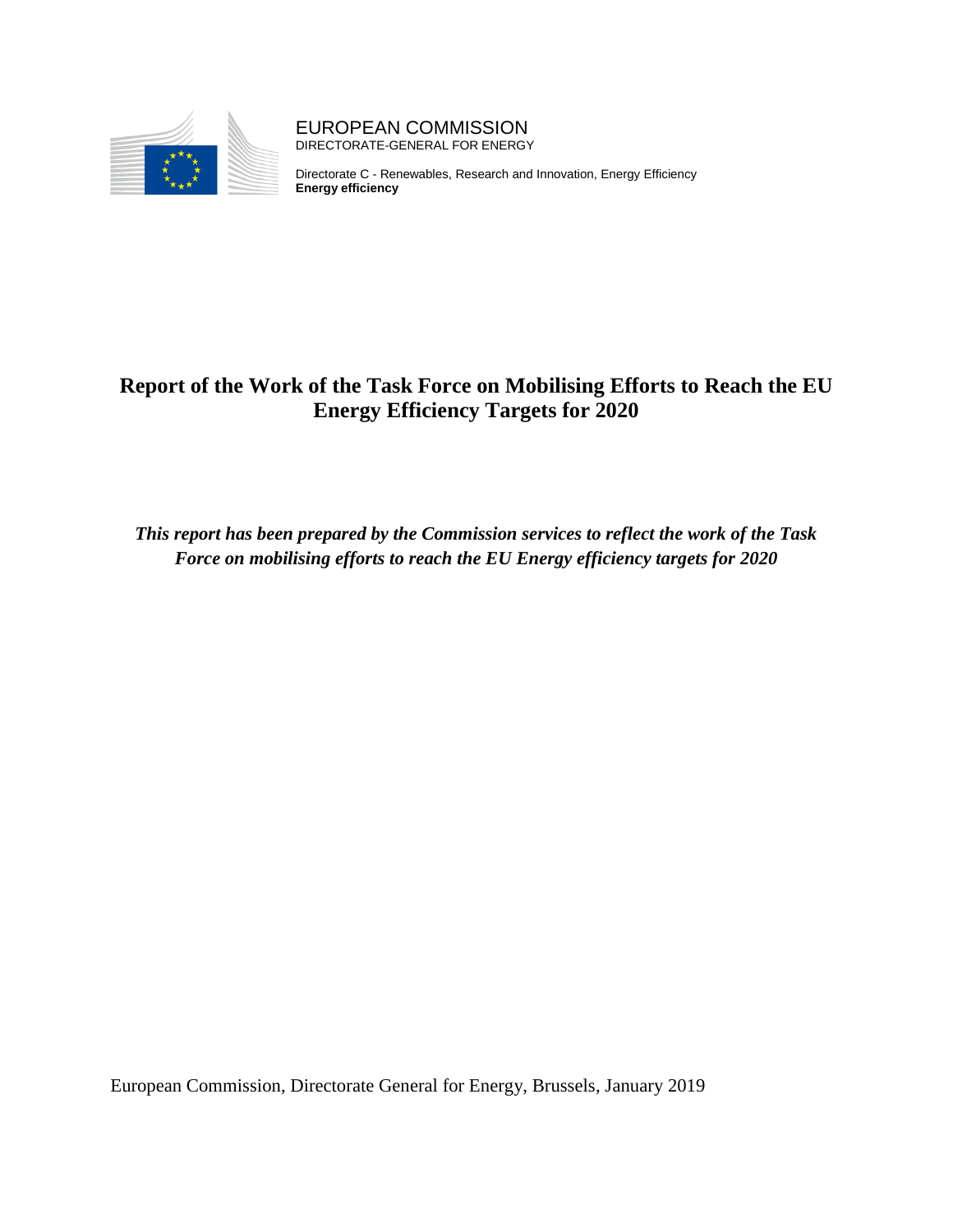#### **Executive summary**

The estimates of primary and final energy consumption in 2017 based on the recently released data by Eurostat indicate that the EU is no longer on track to meet its 2020 targets for energy efficiency. Primary and final energy consumption has been rising since 2014. The analysis shows that there is no single cause of the increase in energy consumption since then, although it could partly be attributed to good economic performance since 2014, low-oil prices and colder winters in 2015 and 2016, even though the effect is different across sectors.

To address the growing energy consumption trends over the recent years, the Commission services set up a dedicated Member States' Task Force on mobilising efforts to achieve the 2020 targets for energy efficiency. The first Task Force meeting took place on 26 September 2018 when **Member States broadly recognised the fact that the EU is currently not on track for achieving the 2020 target for energy efficiency** and that it is important to guarantee that the target is met. Therefore, there is a need to mobilise additional efforts to reverse this trend.

This work and efforts made as part of ensuring that the EU energy efficiency targets for 2020 are achieved will greatly contribute to the 2030 policy framework and to the achievement of the energy efficiency target for 2030, which requires to reduce primary and final energy consumption in the EU by 32.5% as compared to their projected values (which is equivalent to reduce them respectively by 26% and 20% from the levels achieved in 2005 as accounted by Eurostat).

The Commission services asked the Member States to provide input on the additional measures planned or taken to address the gap, including on how the Commission could support them. The assessment shows that a majority of Member States are actively working on the implementation of the existing measures or strengthening the existing framework, which are expected to contribute to the achievement of their national indicative energy efficiency targets for 2020.

As a result of the consultation process with the Member States and stakeholders, the Commission services have identified the following actions in view of mobilising efforts to reach the Union's energy efficiency targets for 2020:

#### **1) Ensuring full implementation of the existing legislation, in particular**

- a) Full achievement of the energy savings obligation under Article 7 of the EED;
- b) Implementation of the requirement for buildings undergoing major renovations to achieve minimum energy performance standards (Article 7 of the EPBD);
- c) Full implementation of requirement to carry out regular inspections under Articles 14&15 of the EPBD.

#### **2) Putting in place additional measures to address the gap**

- a) Mobilising financing under the structural funds;
- b) Additional national measures.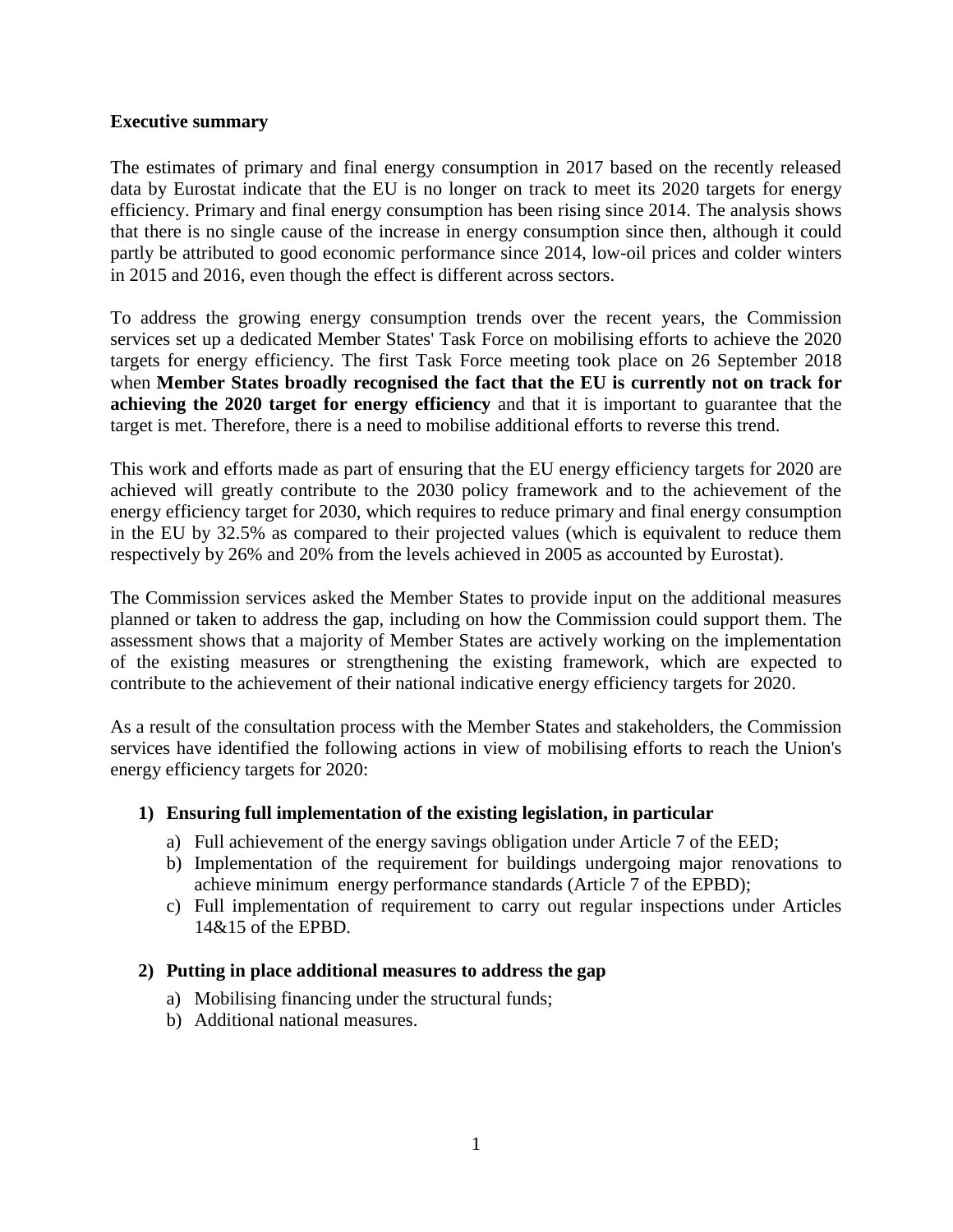### **3) Action taken by the Commission**

- a) Intensify dissemination of information and exchange of best practice, including through dedicated workshops and seminars;
- b) Strengthen Member States' market surveillance of product efficiency requirements;
- c) Capacity building for promoting renovations in the public sector, including using energy performance contracting.

## **Lessons learned from the current period in view of reaching the EU energy efficiency targets for 2030**

There are a number of lessons learned in the current period such as the need for a targeted policy framework to plan the investments, better understanding of remaining barriers, capacity building and awareness raising which will facilitate the achievement of the Union's target for 2030, and it is expected that this will be reflected in the preparations of the final integrated national energy and climate plans under the Energy Union Governance.

## **Monitoring and next steps**

As the first step to monitor the achievement of the Union's target for energy efficiency, Member States are invited to report on the actions taken and their results in their annual progress reports under the Energy Efficiency Directive, which are to be submitted by April 2019.

The Commission services will continue monitoring energy consumption trends in the context of the annual Energy Union progress report on energy efficiency. In addition, the Commission services will continue monitoring the implementation and transposition of energy efficiency legislation in the Member States, and will continue working closely with the Member States and stakeholders in order to provide the necessary support to Member States so that they can implement the identified measures in view of reaching the 2020 targets.

The Commission services aim to convene the next Task Force meeting in the summer 2019, after Eurostat estimates on energy consumption for 2018 are released, with a view of enabling the assessment of progress.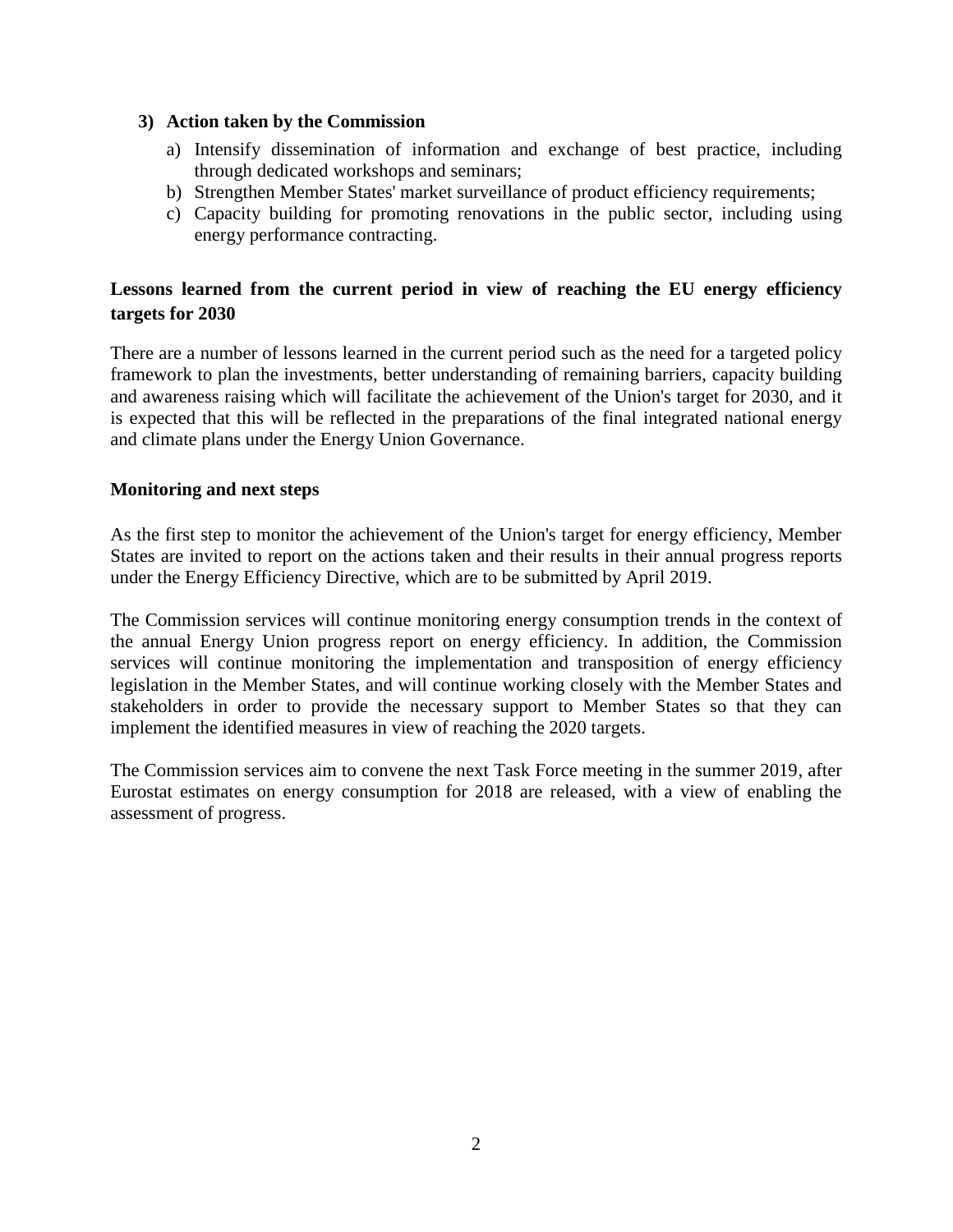### **1. Introduction and purpose of the Task Force**

Estimates of primary and final energy consumption in 2017 based on the released data by Eurostat<sup>1</sup> indicate that the EU is currently no longer on track to meet its 2020 targets for energy efficiency. Primary and final energy consumption has been rising since 2014. This trend has overwhelmed the good progress that had been made since 2006 and seems to be present in virtually all Member States.

In order to better understand the drivers behind these energy consumption trends the Commission organised a dedicated workshop in May 2018 with various experts and issued a report presenting these issues in more detail<sup>2</sup>. Following the workshop in May, the Commission decided to set up a dedicated Member States' Task Force on mobilising efforts to achieve the 2020 targets for energy efficiency aimed at better understanding the causes behind the increased consumption trends and identify concrete solutions and responses to address the challenge.

The first Task Force meeting took place on 26 September 2018 when the Commission services presented the analysis on the growing consumption trends. **Member States broadly recognised the fact that the EU is not on track to achieve the 2020 target for energy efficiency** and that it is important to guarantee that the target is met. Therefore, there is a need to mobilise additional efforts to reverse this trend.

Based on the discussion held on 26 September, the Commission services asked the Task Force members for input to the analysis on the possible causes of the EU not being on track and information on specific planned or undertaken actions to address this challenge at national level including new measures to achieve additional energy savings by 2020. In addition, the Commission sought input from the Task Force on how the Commission could support Member States in taking up the identified action(s) to allow the desired effect by 2020.

The second meeting of 27 November 2018 discussed and agreed the way forward on how to better address collectively the challenge. The responses are outlined in chapter 3 of this report.

## **2. Summary of Task Force findings**

During the first Task Force meeting of 26 September 2018, the Commission services presented the analysis of the possible factors that have influenced the increased consumption trends over the last years since 2014. There are differences between sectors with the main increase in energy consumption observed in buildings (residential and services) followed by transport, while energy consumption in industry grew very little. Consumption for energy supply (generation,

 $\mathbf{1}$ <sup>1</sup> DG ENER updated estimates of 2017 primary and final energy consumption in the EU28, based on the Eurostat early estimates of energy balances available at: [http://ec.europa.eu/eurostat/statistics](http://ec.europa.eu/eurostat/statistics-explained/index.php?title=Energy_balances_-_early_estimates&oldid=357912)[explained/index.php?title=Energy\\_balances\\_-\\_early\\_estimates&oldid=357912](http://ec.europa.eu/eurostat/statistics-explained/index.php?title=Energy_balances_-_early_estimates&oldid=357912)

<sup>2</sup> [https://ec.europa.eu/energy/en/studies/drivers-recent-energy-consumption-trends-across-sectors-eu28.](https://ec.europa.eu/energy/en/studies/drivers-recent-energy-consumption-trends-across-sectors-eu28)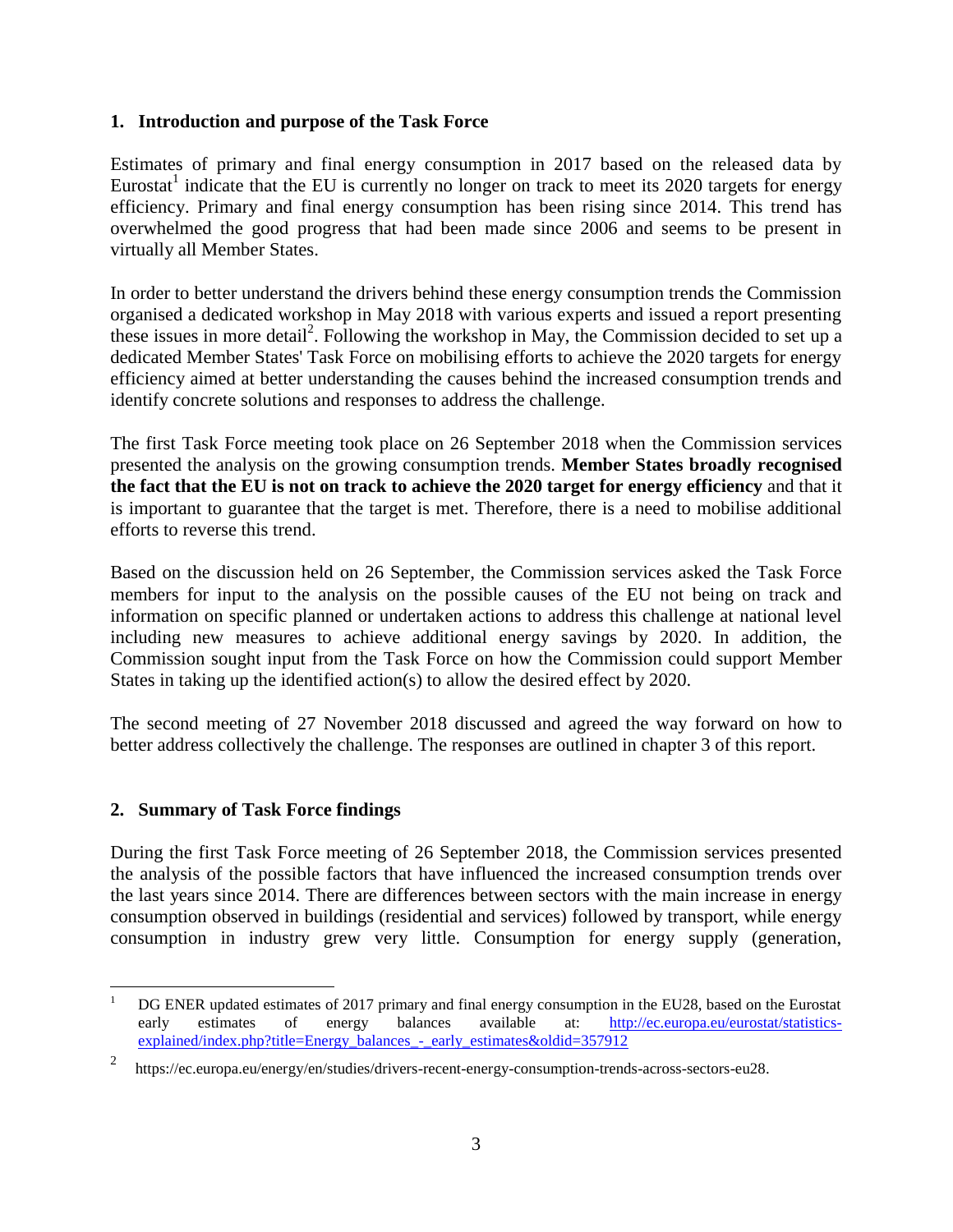transmission and distribution) fell, because of the shift to renewable energy in electricity generation.

This trend is observed also globally as confirmed by the latest International Energy Agency  $(IEA)$  Energy Efficiency Market Report 2018<sup>3</sup>, which shows the increase in global energy demand of 1.9% in 2017. This is the largest annual increase since 2010 outweighing progress on energy efficiency, mainly driven by transport and industry (the latter mainly in emerging economies), but also by buildings sector. The report concludes that the implementation of energy efficiency policy has slowed, putting at risk the recent gains. On the other hand, the report recognises that energy efficiency policy contributed to decoupling energy demand from economic growth to some extent.

The Commission analysis presented to the Task Force shows that there is no single cause of why energy consumption in the EU has increased since 2014, although it could partly be attributed to good economic performance since then, low-oil prices and colder winters in 2015 and 2016, even though the effect varies across sectors. Member States broadly agreed with this analysis and pointed out additional causes depending on their national context that may have contributed to it:

- 1) delayed implementation of energy efficiency policies;
- 2) difference in the estimated energy savings and the actual energy savings achieved;
- 3) insufficient consideration of the impact of behavioural aspects such as the rebound effect;
- 4) lack of funding for energy efficiency policies and restrictions by EU state aid rules.

More specifically, in relation to the specific sectors, the analysis points out to the following factors including those highlighted by Member States:

## *a) Buildings sector (residential and services)*

In the residential sector, energy use rose by 7.4% between 2014 and 2016. However, this increase was largely a result of colder winter weather, following the exceptionally warm winter of 2014, given that space heating energy consumption accounts for around 2/3 of residential energy consumption. Energy consumption in the residential sector and, to a lesser extent, in the services sectors are significantly influenced by winter temperatures.

Weather-corrected heating energy consumption has been relatively flat since 2010, following a decade of reductions. The implications for short-term residential energy consumption growth are unclear. To what extent these trends are related to lifestyle changes, for example the increasing penetration of smaller appliances and ICT in EU households should be further analysed. For public buildings, a greater level of energy comfort is mentioned as one of the factors contributing to the increased energy consumption trend.

 3 https://webstore.iea.org/market-report-series-energy-efficiency-2018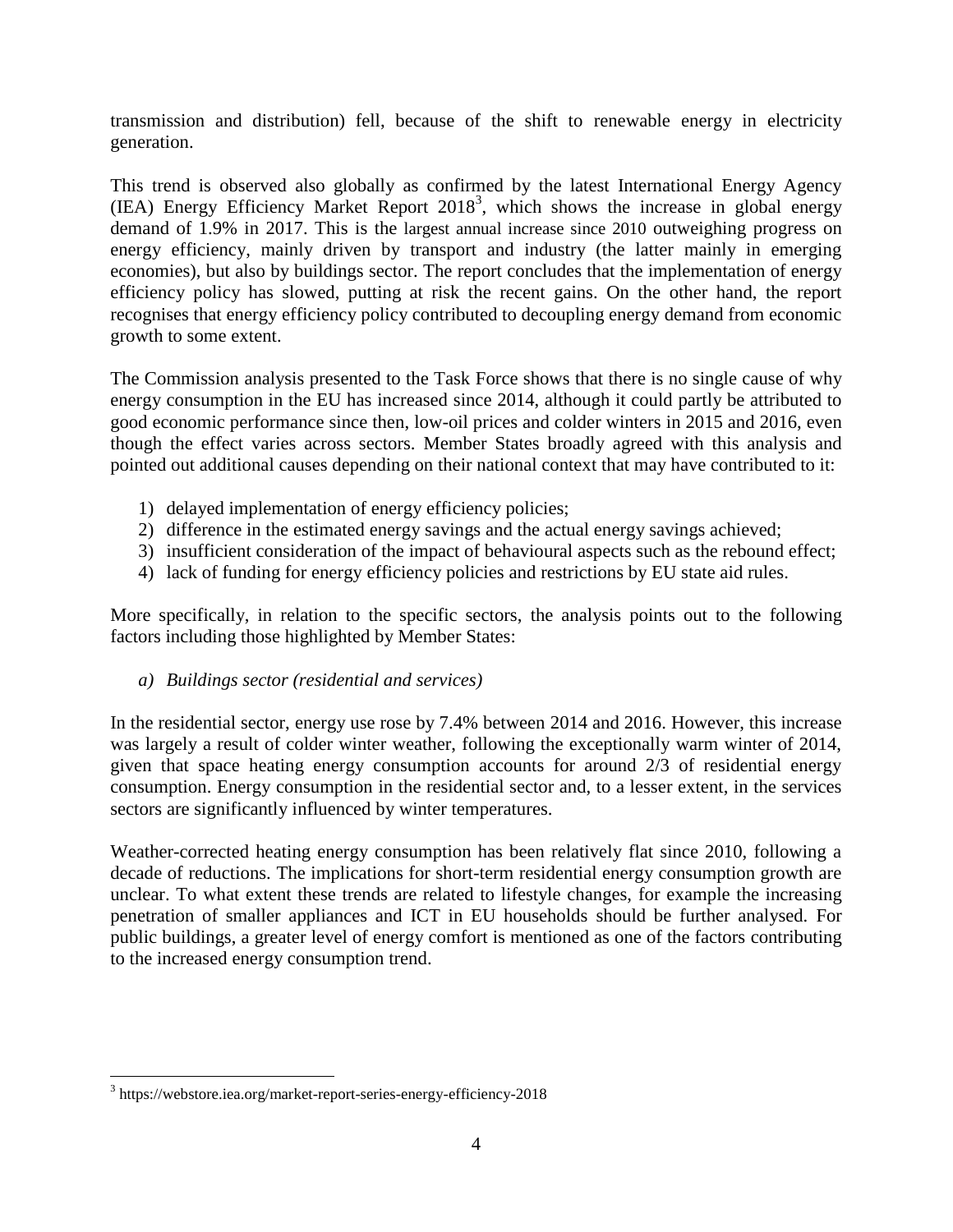### *b) Industry sector*

The volume of industrial production rose at an annual rate of 1.4% between 2013-2016, and accelerated to 3.4% in 2017, which partly have contributed to an increase in energy consumption by 0.3% between 2014-2016, and could drive the energy consumption further up in the coming years. The economic crisis led the industry sector to make structural changes in order to ensure cost-efficiency, which in turn was responsible for low energy consumption trends over the recent years. As part of the cost-saving measures, energy intensive companies have introduced energy saving measures and energy management systems that in several Member States were supported by financing incentives and fiscal measures, and in some cases well before the Energy Efficiency Directive was enforced.

## *c) Transport sector*

Transport sector energy use rose by 4.2% between 2014 and 2016. About 82% of the final energy consumption in transport is on road transport and oil products (gasoline and diesel) are by far the most important energy carriers used in this sector.

In the short-run, the strong economic conditions are likely to continue driving up both passenger travel and freight transport, which will result in increased energy demand in this sector. In addition, growing trend of the market share of larger sports utility vehicles (SUVs) would also negatively affect this trend.

The introduction of freight standards, the tightening up of test procedures for passenger vehicles and supportive local and national policy environments for electric vehicle penetration are likely to drive down energy consumption in the medium-term that will be beyond 2020. However, many Member States struggle with the increasing share of old vehicles which are cheaper to buy but which are more fuel consuming than the new more efficient vehicles subject to the CO2 standards. In addition, inefficient mobility systems including increased transport activity levels and congestions in big cities also have contributed to the increased energy demand in the transport sector.

## **3. Recommended action(s) for getting back on track for 2020 targets**

The Commission services have analysed all the contributions received from the Member States (15 in total) in the context of this exercise and it can be concluded that all those Member States are actively working to implement the existing measures, which are expected to contribute to the achievement of their national indicative energy efficiency targets and the EU target for 2020. The latest annual reports show that also other Member States are working actively to reach their indicative energy efficiency targets for 2020. Some of the Member States have put a focus on strengthening the existing policies, e.g. energy efficiency obligation scheme.

A few Member States have indicated that they have set up a dedicated process to analyse closer the increasing energy consumption trend and have put in place a plan to introduce additional actions to address it.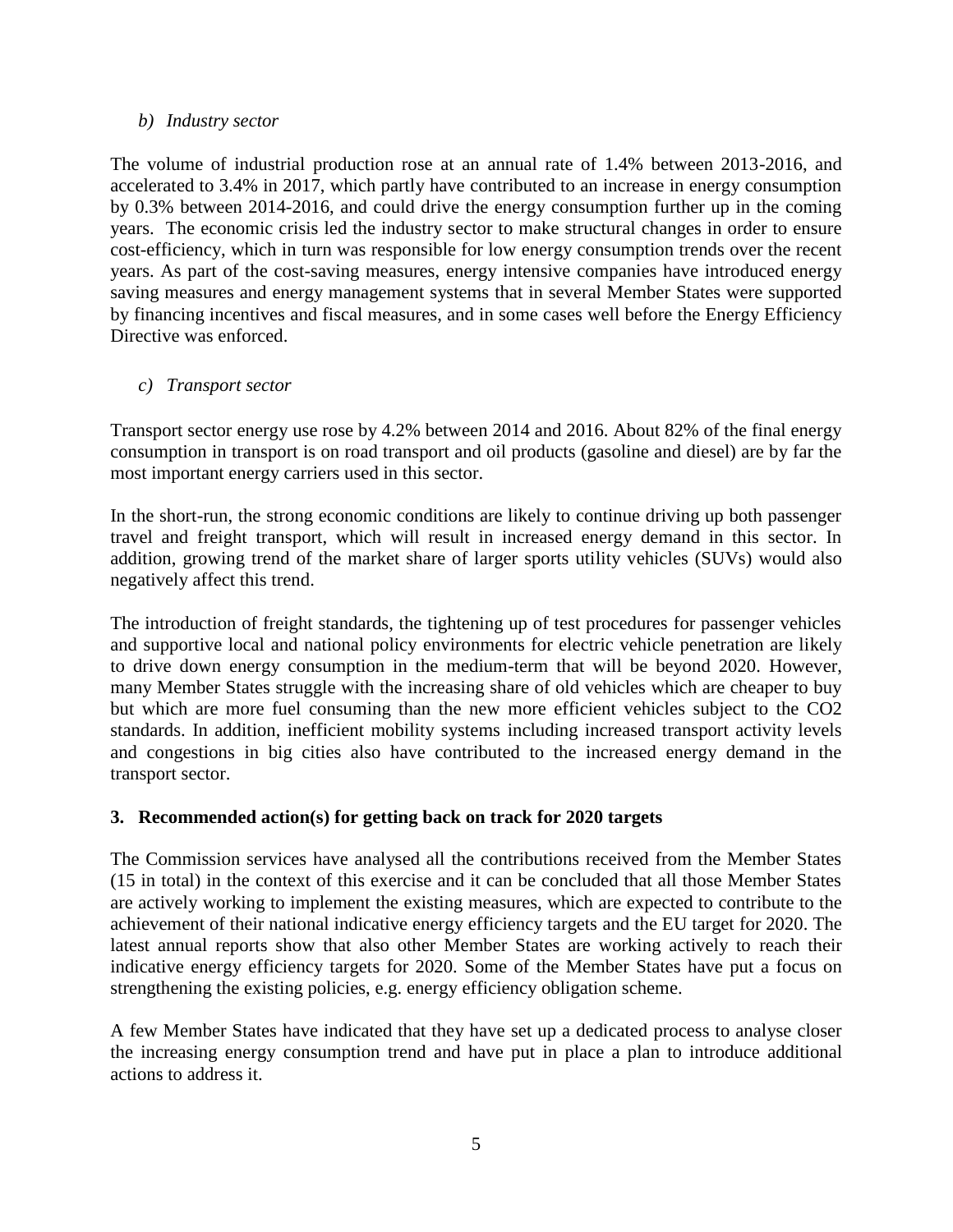As a result of this consultation process with the Member States and the stakeholders the Commission services have identified the following actions as an effective way forward to facilitate the achievement of the Union's energy efficiency target for 2020. Those could be divided into the three groups:

## **3.1. Ensuring full implementation of the existing legislation**

Given the delays in the transposition and the implementation of the key energy efficiency legislation in the Member States, it is urgent to implement fully the required legislation, including powerful measures such as the energy saving obligation under Article 7 of the Energy Efficiency Directive and the requirement to ensure regular inspections under Article 14 and 15 of the Energy Performance of Buildings Directive.

The Commission services have examined the transposition and implementation of the EED in all the Member States. EU Pilot information requests were sent to all Member States in 2017. Based on the analysis of the replies, the Commission concluded that some points appeared not to be in conformity with the EED, and therefore prepared letters of formal notice (LFNs), the first step in the infringement procedure. The first letters of formal notice were issued in July 2018, a "second wave" is planned for November, and the remainder in January 2019. One of the significant points raised was the risk of not achieving the energy savings required under Article 7 of the EED by 2020.

In terms of the implementation of the EPBD, 20 Member States have already completed national transposition in conformity with its provisions. With regard to the other eight Member States, the Commission is checking the transposition status in the context of the infringement procedure, and we are confident that over the next few months we might be able to close most of the pending eight cases.

Some of the provisions and obligations of the energy efficiency legislation should be specifically pointed out thanks to their significant effect on the overall energy efficiency target for 2020.

## *a) Full achievement of energy savings obligation under Article 7 of the EED*

Article 7 is a key policy to trigger energy savings in the demand side. It is estimated that the energy savings obligation in Article 7 contributes around half of the total savings estimated from the Directive. The strength of this instrument shows that it is and remains to be crucial to foster the full and effective implementation of Article 7 in each Member State.

First of all, it is important for Member States to transpose and implement the policy measures they notified to achieve the savings obligation by end 2020. Secondly, Member States should ensure a proper measurement and verification of reported energy savings, including ensuring regular monitoring and control of the implemented measures to check whether they really deliver on the ground. This would allow making necessary improvements and adjustments for those measures that are lagging behind and do not deliver the estimated savings. Verification and measurement of savings thus is a central part of the policy implementation as required by Article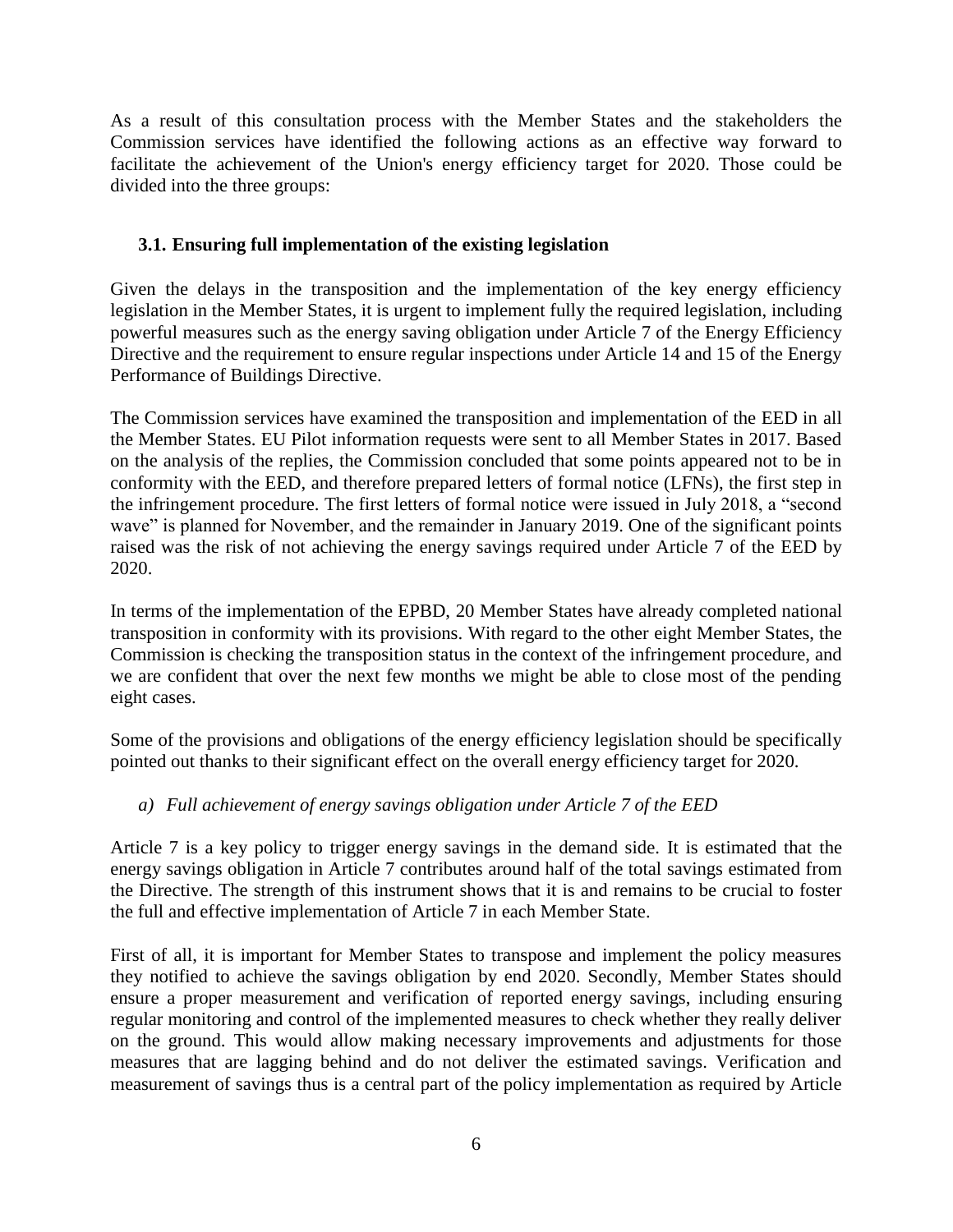7, which amongst others also requires that Member States propose corrective action if the measures do not deliver the expected results.

By ensuring stricter control and verification of the reported savings, Member States would be able to identify deviation from the reported/ expected savings and identify the necessary corrective measures to fill the gap. Strict rules of verification (including a properly selected representative sample verified independently from obligated and participating or entrusted parties) would ensure that the reported savings are closer to the reality.

The Commission services will closely follow up on the annual progress to ensure that the required savings of 1.5% from final energy sales are delivered each year in view of achieving the energy savings obligation for the existing period 2014- 2020.

## *b) Implementation of the requirement for buildings undergoing major renovations to achieve minimum energy performance standards (Article 7 of the EPBD)*

Article 7 of the EPBD requires that buildings undergoing under major renovations have to achieve minimum energy performance standards. The evaluation for the recent review of the Directive showed that the implementation or enforcement of this obligation is sometimes weak – minimum energy performance standards are not always applied. Loopholes are used that lead to higher energy consumption and higher costs for the inhabitants. The improved implementation of this already existing obligation represents a quick win.

These minimum energy performance standards for major renovations are generally required at building permit stage, i.e. at the municipality or region. The Commission services therefore approached the Covenant of Mayors that gathers over 7,000 active signatories, mostly cities and regions, on the topic of energy efficiency.

The Covenant of Mayors (CoM) showed strong willingness to assist the Member States and the Commission on this issue through for example national workshops (to be held in 2019) that will focus on the buildings sector. Additionally, the Covenant offered to raise this topic on their other communication channels such as newsletters or webinars, to raise awareness among participating cities and regions.

Feedback so far received from CoM signatories suggested some actions that may contribute to overcoming barriers to the implementation of requirements for major renovations at local level, such as capacity building for local professionals in the construction and energy sector and for municipal officers, and improved communication channelled through one-stop-shops at local level.

Such capacity building initiatives will continue to be supported under the Horizon2020 Energy Efficiency Call for Proposals 2019-2020 through projects that directly stimulate demand for energy skills in the construction sector, including inter-alia the development, up-scaling and combination of tools and initiatives at local level and the support to public authorities for the development of new frameworks for covering requirements for skilled workers in public procurement.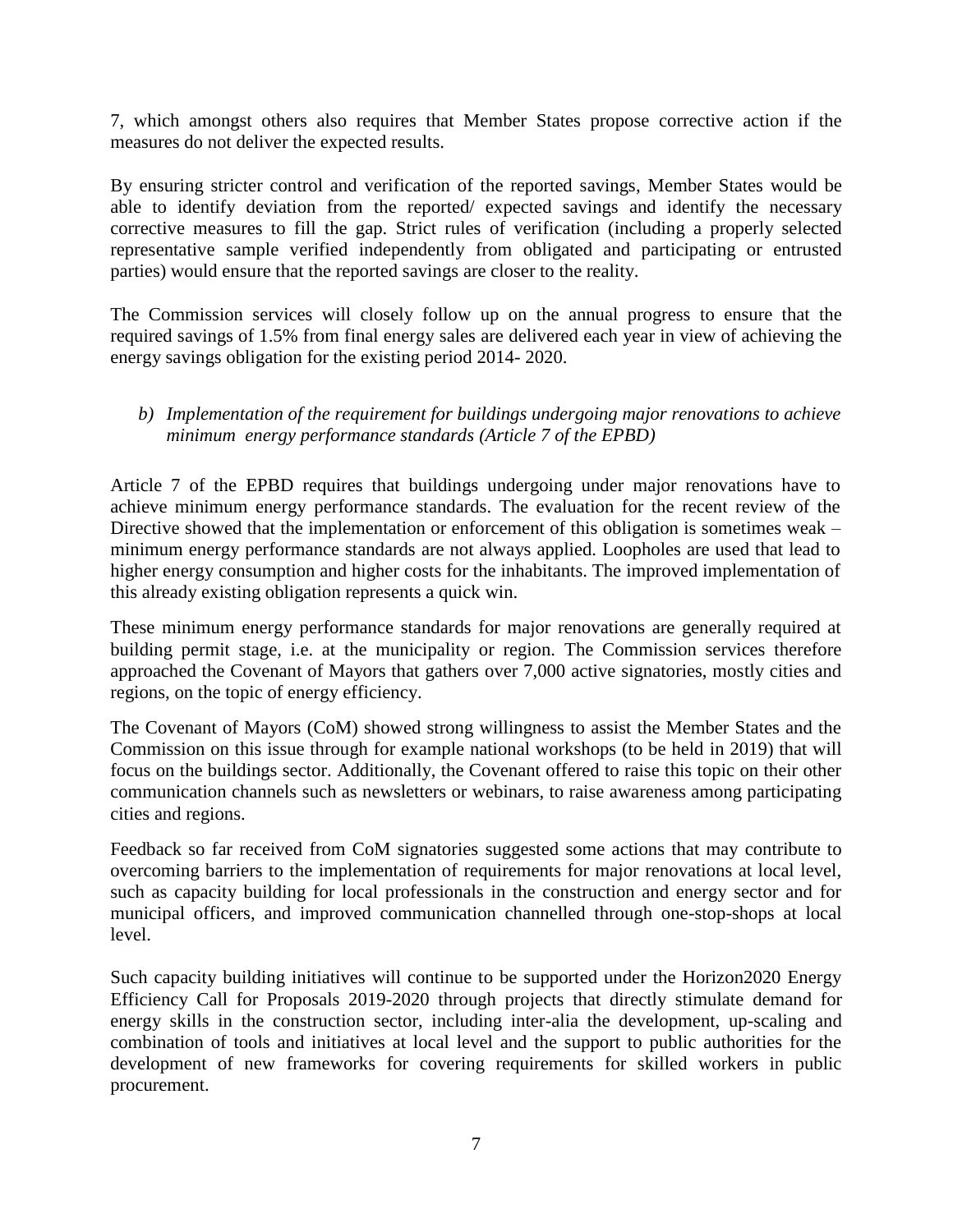One-stops-shops, which are one of the key elements of the Smart Finance for Smart Buildings initiative<sup>4</sup>, will continue being supported at EU level through an exchange of good practices through Manag'Energy, and funding through Horizon 2020, the EU Project Development Assistance facilities and the European Structural and Investment Funds.

## *c) Full implementation of the requirement to carry out regular inspections under Articles 14&15 of the EPBD*

Articles 14 and 15 of the EPBD require Member States to lay down the necessary measures to establish regular inspections of heating and air-conditioning systems. These inspections should evaluate the performance of those systems, propose recommendations for its improvement, which may be based on a comparison with the best available systems, and record the results. As an alternative to regular inspection schemes, Member States may opt for measures to ensure the provision of advice to users on the replacement of their systems or on other relevant modifications (which should result in equivalent impact to that achieved by inspections).

The recommendations offered by this type of actions - inspections or alternative measures are relatively easy to implement, offer quick energy savings and, generally at a low or even no-cost and thus can offer a possibility to achieve energy savings in the short term by 2020.

As of November 2018, those Member States that choose to follow the inspection option have completed the process to set up the inspection schemes. In order to be effective, inspection schemes should be followed by close evaluation of results to determine their impact and ways to improve the schemes themselves.

From the information available, the most important missing link identified is the low level of effective implementation of the recommendations resulting from inspections. The user will carry out not all the measures identified in an inspection.

To overcome the barriers to the effective implementation of the recommendations resulting from inspections (e.g. lack of funds or lack of expertise), inspection schemes could be better integrated with other support measures such as for example, in case of a recommendation for boiler substitution giving information to the user about installers or funding schemes.

In general, the results of inspections could also be used to identify opportunities in other initiatives (e.g. grant schemes, financing schemes or information campaigns) to better target those measures that could be easily carried out by the user and thus result in higher energy savings.

 $\overline{a}$ 4 SFSB was published as part of the 'Clean Energy for All Europeans' package in November 2016. It includes practical solutions to mobilise private financing for energy efficiency and renewables in buildings, following a threefold objective: 1) using public funds more effectively, 2) more assistance to create project pipelines, and 3) changing the risk perception of financiers and investors.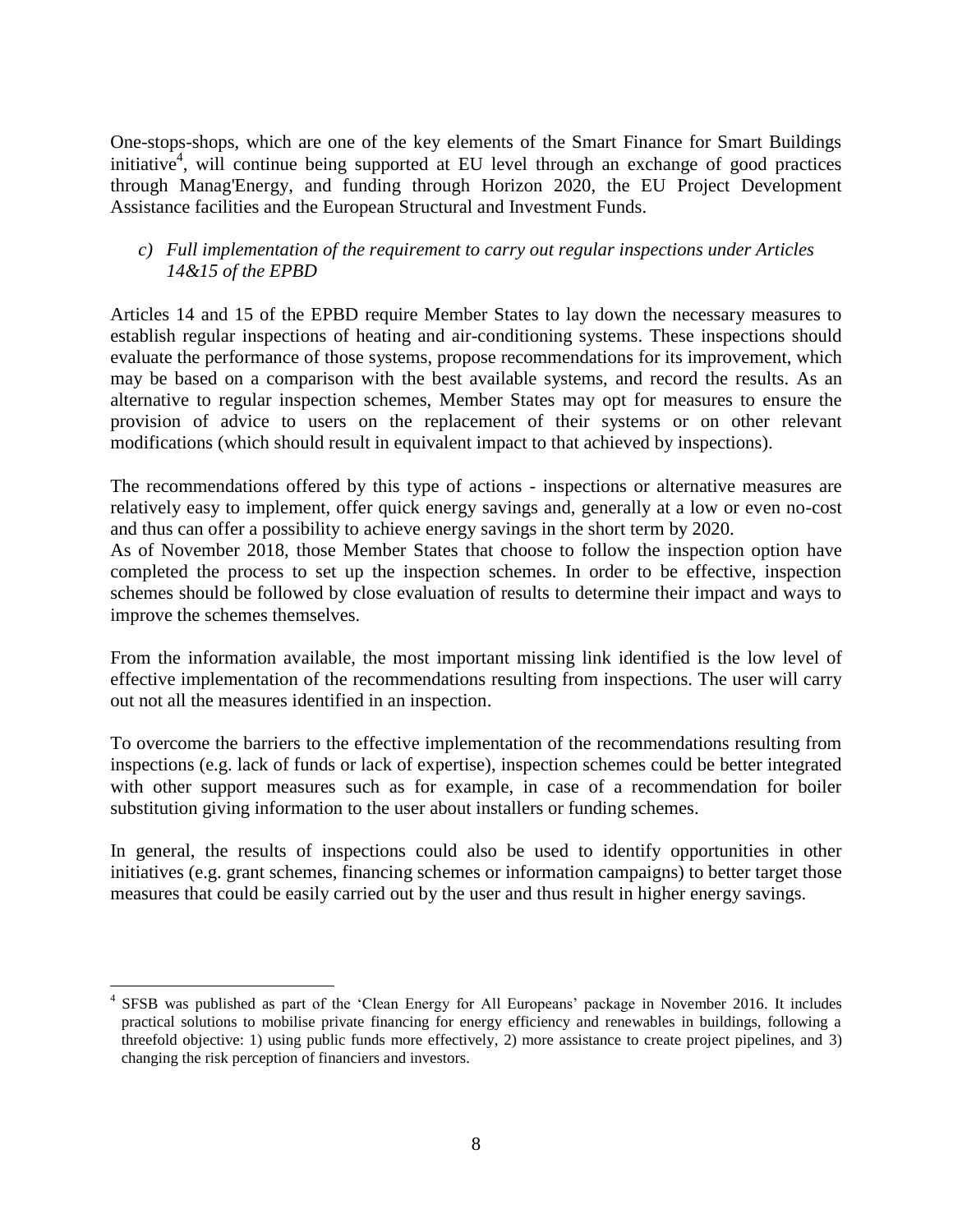#### **3.2. Putting in place additional measures to address the gap**

In addition to the full implementation of the existing legislation and the existing measures announced in the Member States' National Energy Efficiency Action Plans, additional action by Member States would positively contribute to closing the gap towards the 2020 target. A number of Member States have recently introduced or plan to introduce additional measures, which would allow achieving energy efficiency gains by 2020. In many cases, those measures depend on the available financing at national or at EU level. However, it was also pointed out that some measures would not ensure the expected energy savings in the short term, but within a certain time lag.

#### *a) Mobilising financing under the structural funds*

 $\overline{a}$ 

First, it is important to make full use of the funding available for increasing energy efficiency under the European Structural and Investment Funds (thematic objective 4, low-carbon economy).

The latest data available to the Commission show that the implementation of the 2014-2020 programmes is generally progressing well, with about 44% (or  $\epsilon$  7.4 billion) of the overall planned allocations from the European Regional Development Fund and the Cohesion Fund for energy efficiency investments in buildings and enterprises  $(E \ 17.0 \text{ billion in total})$  already allocated to projects by the end of  $2017^{\overline{5}}$ . A number of Member States, including Bulgaria, Croatia, Ireland, Lithuania, Luxembourg, Hungary, Netherlands, Poland and Sweden have kickstarted the implementation of their energy efficiency measures under the 2014-2020 programmes, with project selection rates in this area already above 60% in the end of 2017. However, other Member States have seen delays with the implementation of these allocations in the beginning of the period with eight having selection rates below 30% at the end of 2017.

It should be noted that under the 2014-2020 programmes, project selection has to be completed by end 2020 while implementation of the projects can still go on until the end of 2023. It is important to make good use of the remaining funding opportunities, supporting high quality projects that make an efficient contribution towards the energy efficiency targets.

The feedback received from Member States show that they have proposed a set of additional measures mainly in the residential and transport sectors. Some of these measures could be financed under the European Structural and Investment Funds in the current programming period 2014-2020, when compatible with the regulatory framework and the relevant operational programs $^6$ .

<sup>&</sup>lt;sup>5</sup> Data for end 2018 to be transmitted by Member States by 31 January 2019. To ensure transparency, the Commission publishes updated data on European Structural and Investment Funds, including progress towards the agreed indicator target values, available a[t https://cohesiondata.ec.europa.eu/](https://cohesiondata.ec.europa.eu/)

<sup>&</sup>lt;sup>6</sup> For more information on the operational programmes in each Member State, contact the responsible Managing Authorities, se[e http://ec.europa.eu/regional\\_policy/en/atlas/managing-authorities/](http://ec.europa.eu/regional_policy/en/atlas/managing-authorities/)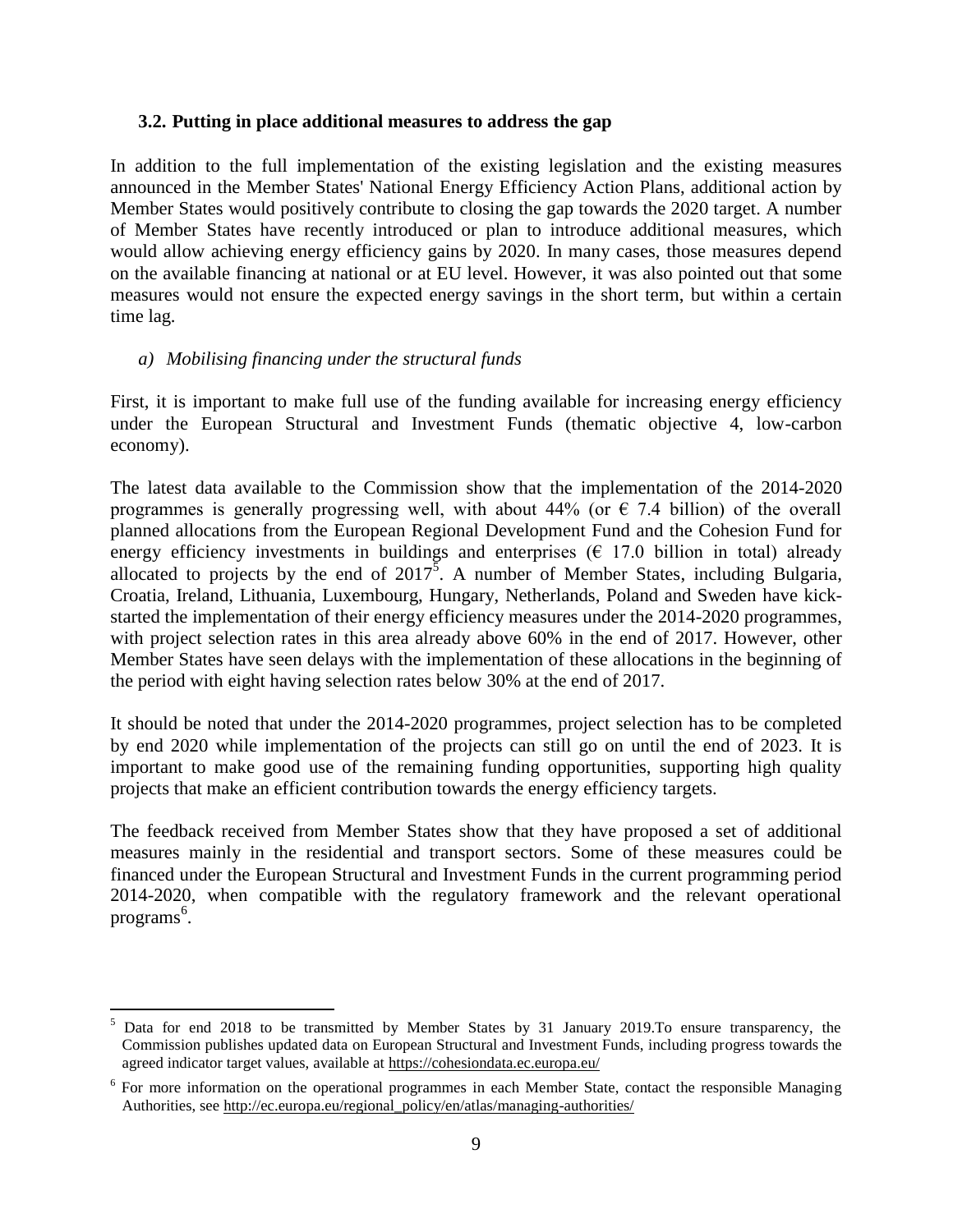#### *b) Implementing additional measures at national level*

Those additional measures (see an overview in annex) indicated by Member States suggest that the majority of them are targeting the residential sector and could be categorised as financing schemes, subsidies and fiscal incentives aimed at renovation measures such as replacement of windows, upgrading the heating and ventilation systems including replacement of boilers. Measures targeting the public sector such as installation of more efficient lighting systems are also been introduced. To strengthen the impact, some Member States are putting in place large awareness raising campaigns or strategies including reinforcing the information centres aimed at wider public and market actors to increase their overall engagement and understanding of energy efficiency benefits.

A few Member States mention that they see the energy savings potential in the industry sector through implementation of recommendations from energy audits. Even though the follow-up on audits through specific measures to improve energy efficiency in industry is not mandatory, several Member States provide incentives for companies, foresee mechanisms for risk sharing, or even make energy efficiency actions mandatory under specific conditions. A specific question was therefore asked to the Task Force participants and in parallel to business organisations to explore how to encourage more companies to act on audits' recommendations systematically (though for example use of ELENA project development assistance). The feedback received from the stakeholders show that there is potential for energy savings and energy audits have been overall beneficial for the industry. Several follow-up mechanisms and success factors based on businesses experiences have been mentioned by stakeholders, but some challenges still remain.

Energy efficiency gains of those actions as a result of energy audits can be counted towards the saving obligations under Article 7 (subject to the specific requirements defined by each national scheme), and business organisations highlighted that this has worked well in France and Italy.

#### **3.3. Action taken by the Commission**

All Member States that have submitted their contributions as part of this exercise, have suggested that there is a need for a further action at EU level in order to accelerate the energy efficiency efforts. Amongst those are regulatory initiatives (stricter EU energy-efficiency and CO2 reduction standards for products placed on the European market or revision of state aid rules) and non-regulatory actions at EU level addressing different sectors such as providing guide on financing options, key factors to be considered for energy efficiency renovations of public sector buildings (national and regional governments, municipalities), identification of the renovation projects of scale and mobilise the necessary funds or creating a EU database compiling the EPCs of all Member States etc. Most of these initiatives suggested will feed into the overall energy efficiency policy development process, and would contribute to the 2030 target as they may not be adopted before 2020.

As an immediate action in the context of this exercise, the Commission services will support Member States to facilitate achieving the EU energy efficiency target for 2020 through the following means: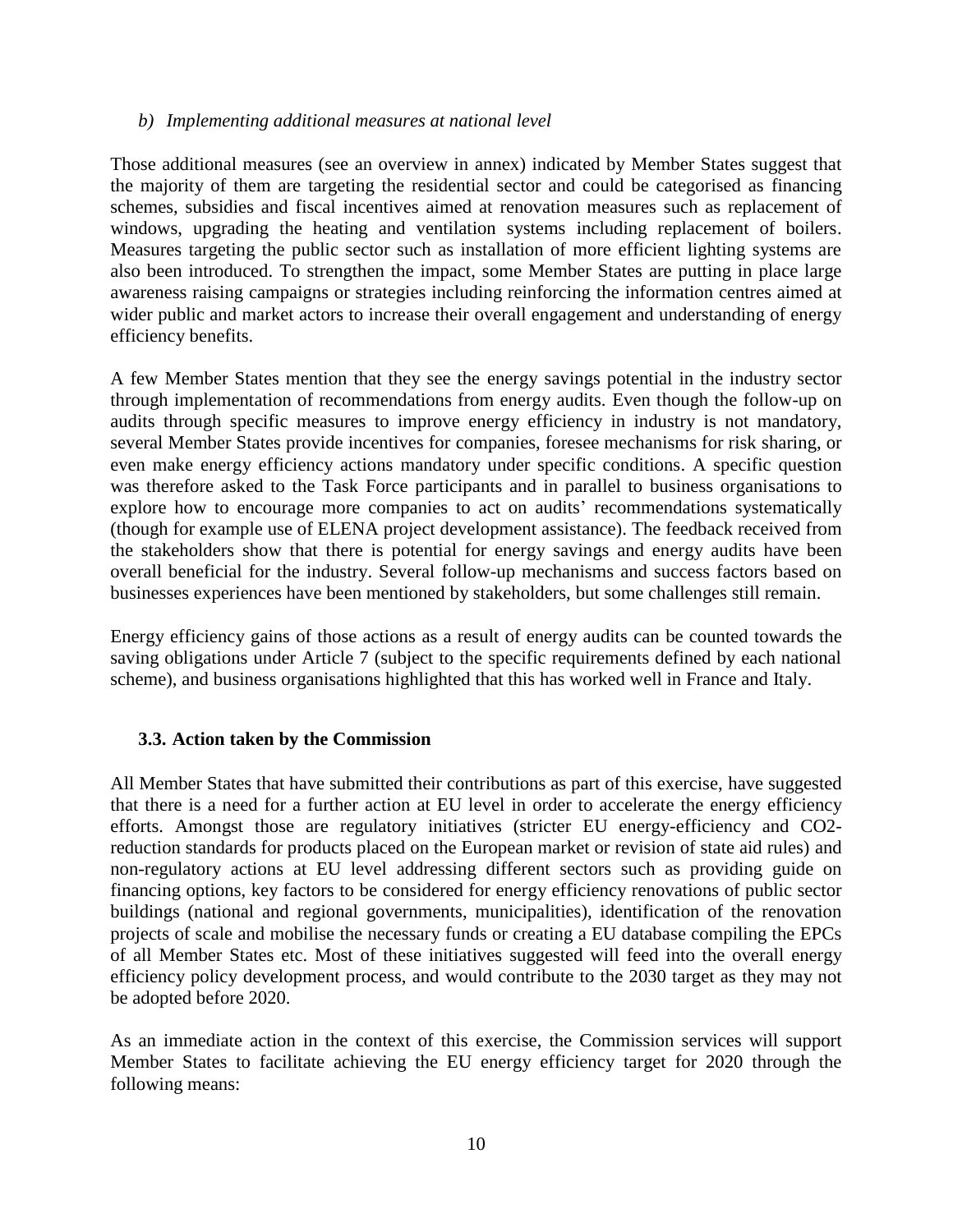#### *a) Intensify exchange of information and best practice*

The Commission is already assisting Member States in the implementation of energy efficiency legislation through various channels and means, notably through the Concerted Action and relevant Committees, and bilateral meetings with the Member States. Feedback from the Member States shows that exchange of best practice should be intensified to facilitate the full and correct implementation of the energy efficiency legislation.

As part of the regular practice, Commission services will invite the Member States to present their best practices in the forthcoming Committee meetings under the EED and EPBD. In addition, Member States will be invited, at the EED forthcoming Committee meetings, to indicate particular topics for which additional workshops or seminars should be organised.

### *b) Strengthening Member States' market surveillance of product efficiency requirements*

Ecodesign and Energy labelling are key policy instruments in the field of energy efficiency. They regulate a wide range of energy-related products, from washing machines, refrigerators and TVs, to heating and cooling appliances, including also major industrial products like electric motors or water pumps. It has been estimated that these policy instruments would deliver about half of the efforts needed to reach the EU energy efficiency target for 2020. While the requirements are set at EU level, the enforcement, i.e. making sure that the products effectively comply, is ensured at national level by market surveillance authorities. Resources devoted to this crucial activity are limited, and non-compliance is causing significant reductions of the expected energy savings (about 10%).

To address this issue the Commission services are already supporting Member States in several ways and now is intensifying these efforts in order to secure additional energy savings by 2020.

For instance, the Commission services are currently setting up a large Concerted Action for market surveillance following the principles of the Concerted Action for EED and EPBD. Its budget has been increased from 6.0 M€ to 6.9 M€. It is also considering to contract directly laboratories for a campaign of product testing, in close cooperation with the ADCO (Administrative Cooperation group), which ensures coordination on market surveillance at EU level. This proposal received a positive feedback at the recent ADCO meeting on 22 November 2018. The next step took place in December 2018, when 17 authorities from 14 Member States declared their interest through a dedicated questionnaire. The Commission services are collecting further information on the specific needs of each authority to ensure that a relevant and suitable laboratory testing tender can be put in place.

#### *a) Capacity building for promoting renovations in the public sector, including through the use of EPCs*

Feedback from Member States show that it would be useful to exchange information and build knowledge on energy efficiency improvement measures targeting the public sector and use of financing options. In the context of the requirements under Article 5 of the EED, it would allow accelerating the renovations in public sector and ensure full implementation of this provision, and also contributing towards the achievement of the national savings requirements under Article 7 (especially for those Member States which are currently lagging behind).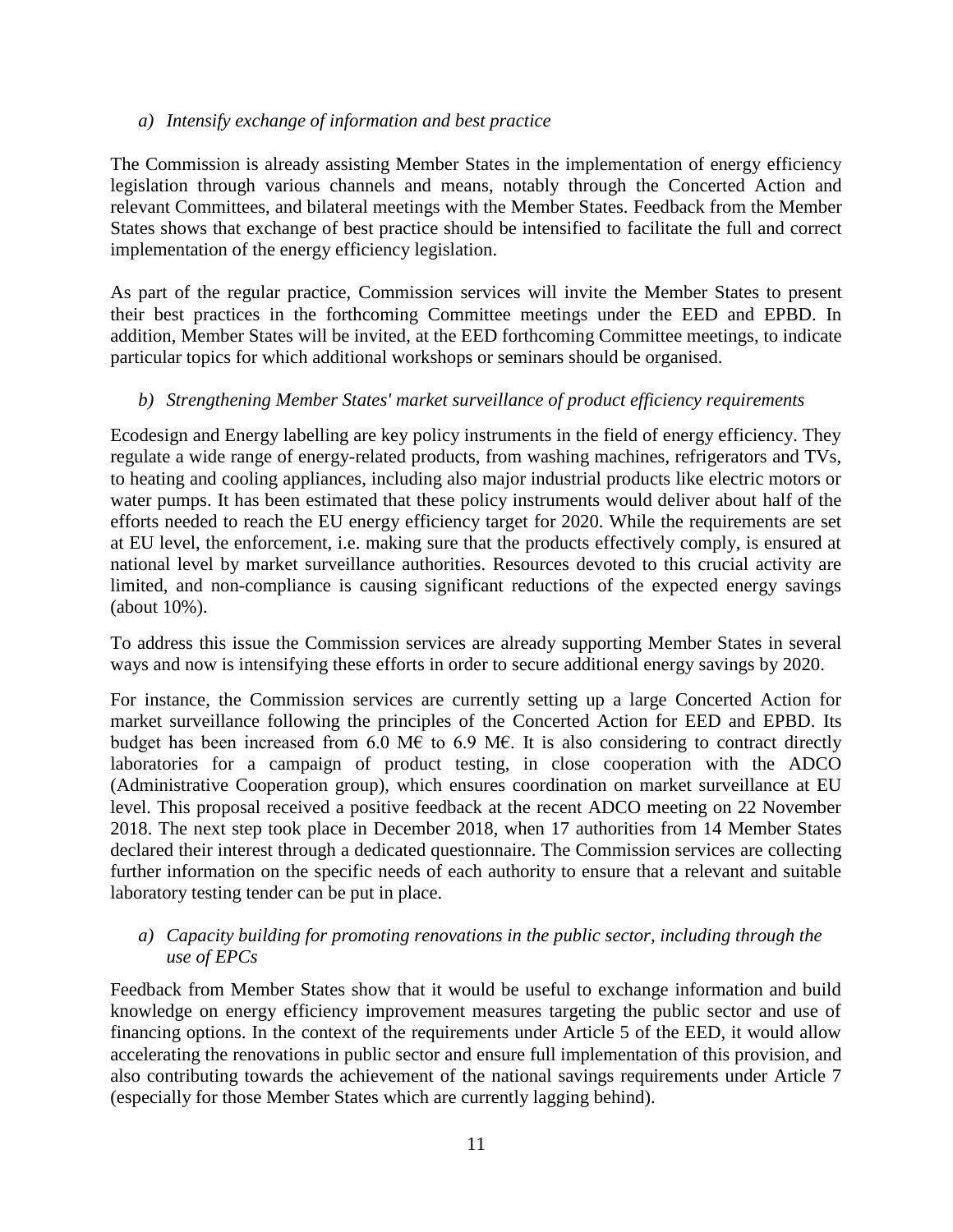As an immediate action, the Commission will put greater emphasis on financing options for public buildings in the forthcoming national round-tables organised under the Sustainable Energy Investment Forums. Moreover, the updated Eurostat guidance (in September 2017) on the accounting treatment of energy performance contracts in the public sector should allow unlocking important energy efficiency investments in the coming years. The EIB in cooperation with Eurostat has issued (on 8 May 2018) a practical guide to public authorities aimed to provide detailed guidance on how the accounting rules should be applied when considering energy performance contracts.

Information on this topic has been presented at many events, including during various events organised within the framework of the Sustainable Energy Investment Forums. Most of these presentations are available on Europa website<sup>7</sup>. More targeted guidance depending on the needs of the Member States can be provided to increase the capacity in application of the accounting rules when considering energy performance contracts.

## **4. Lessons learned from the current period in view of reaching the EU energy efficiency targets for 2030**

This work and efforts made as part of ensuring that the EU energy efficiency targets for 2020 will be achieved will greatly contribute to the 2030 policy framework and to the achievement of the 2030 target. There are a number of lessons learned from the implementation of energy efficiency policies in the current period that will facilitate the achievement of the Union's target for 2030, and this most probably is reflected in the preparations of the integrated national energy and climate plans under the Energy Union Governance. The following lessons should be mentioned in this context:

- Need for a strong and targeted policy framework to plan the investments including the expost assessment of effectiveness of the existing policy measures to ensure that the estimated savings are actually achieved.
- Focus on addressing the remaining barriers for policy uptake to increase the effectiveness of the existing policies rather than developing new policy measures. In this context, targeted awareness raising campaigns would help reaching out to the consumers and communicating about the benefits associated with energy efficiency.
- Capacity building and exchange of best practice using existing policy support instruments to facilitate policy implementation in the Member States through, for example, the Concerted Action, relevant Committees and workshops/ seminars.
- More rapid and efficient absorption of funding under the European Investment and Structural Funds to support energy efficiency investments.
- Ensure better and targeted use of public financing thanks to dedicated support mechanisms e.g. the Smart Financing for Smart Buildings (SFSB) initiative. Those include the development together with the EIB of flexible energy efficiency and renewable financing platforms that could be deployed at national level to allow more attractive financing options

 7 https://ec.europa.eu/energy/en/financing-energy-efficiency/sustainable-energy-investment-forums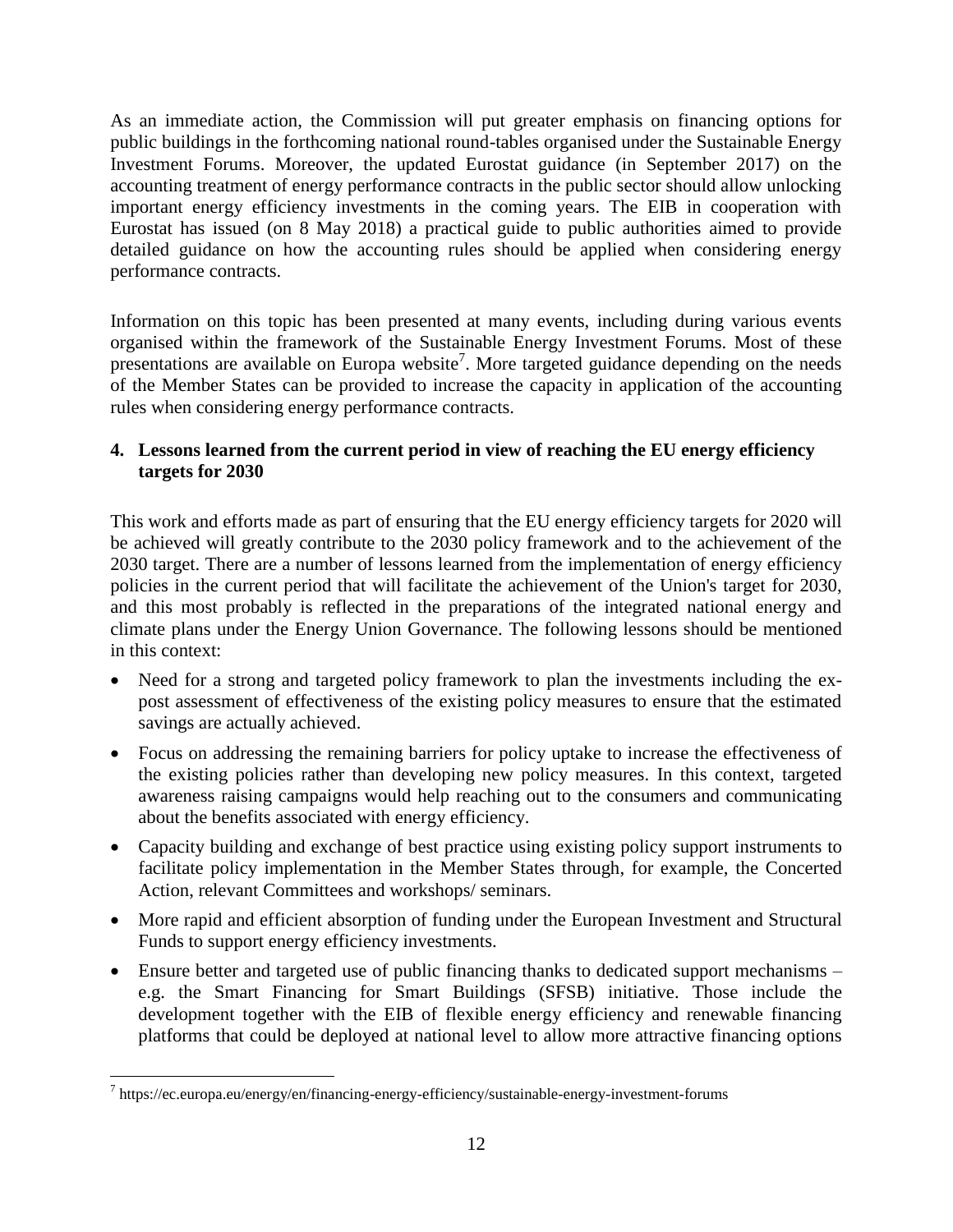to final beneficiaries<sup>8</sup>. In addition, capacity building of public and private stakeholders to develop large-scale investment programmes and financing schemes through the national roundtables, public events and webinars organised by the Commission as part of the Sustainable Energy Investment Forums<sup>9</sup>, and finally use of project development assistance under the ELENA facility, to support project promoters to prepare ambitious and large-scale bankable investment programmes in the field of sustainable energy.

### **5. Monitoring of progress and next steps**

Achieving the Union's energy efficiency targets for 2020 is the foundation for achieving the new more ambitious targets for 2030, in view of our commitments under the Paris Agreement reflected in the long-term strategy for  $2050^{10}$ ; and for ensuring the overall credibility of the Union's global work on energy and climate policy.

This process will contribute to establishing the solid energy efficiency framework for 2030 which will help Member States to deliver the 2030 targets in an efficient and reliable way.

As the first step to monitor the achievement of the Union's target for energy efficiency, Member States are invited to report on the results in their annual progress reports under the Energy Efficiency Directive. The Commission services will monitor the results as part of its annual Energy Union progress report on energy efficiency.

The Commission services aim to convene the next Task Force meeting in the summer 2019 after Eurostat estimates on energy consumption for 2018 are released with a view of enabling the assessment of progress.

 $\overline{a}$ <sup>8</sup> This will be achieved through: risk sharing instrument (guarantee facility), technical assistance and possible capital grants to unlock additional private and public financing for energy efficiency investments in buildings. It would also optimise the use of public funds, including European Structural and Investment Funds in combination with funding through the European Fund for Strategic Investments.

<sup>9</sup> Until now, 12 public events were organised (in Riga, Brussels, Prague, Madrid, Copenhagen, Dublin, Warsaw, Milan and Bucharest), as well as two national roundtables (in the Czech Republic and Denmark), and 4 webinars. Overall, more than 30 events are to take place in 2016-2019 in up to 15 Member States.

 $10$  https://ec.europa.eu/clima/policies/strategies/2050\_en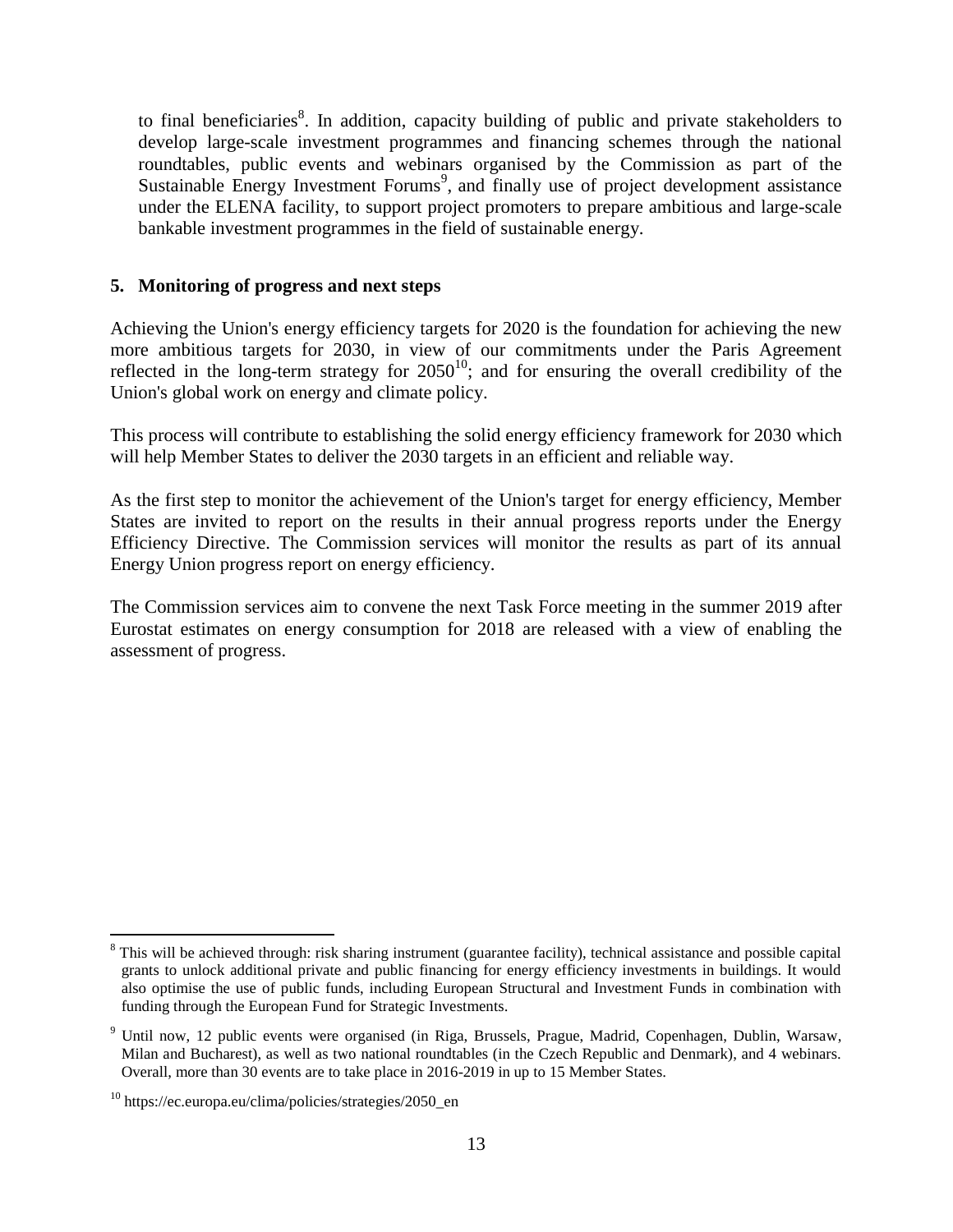## **Annex – Overview of measures reported by the Member States<sup>11</sup>**

| Bulgaria    | Improve calculation methodology, monitoring and verification of the Energy<br>Efficiency Obligation scheme, raise awareness of the obligated parties |
|-------------|------------------------------------------------------------------------------------------------------------------------------------------------------|
|             |                                                                                                                                                      |
|             | Implementation of the existing measures and improve information collected and                                                                        |
|             | provided by different financial mechanisms, better assessing the impact                                                                              |
|             | Improve the data and information collection on the impact of energy efficiency                                                                       |
|             | projects (supported by different financing mechanisms)                                                                                               |
| Czech       | Energy Consulting and Information Centres (ECIS) – to raise awareness on energy                                                                      |
| Republic    | efficiency                                                                                                                                           |
| Cyprus      | Enforcing of energy performance certificates                                                                                                         |
|             | Incentives for new buildings and building renovated to receive 5% extra building                                                                     |
|             | factor if they demonstrate higher energy efficiency that the minimum mandatory                                                                       |
|             | levels set by EPBD law                                                                                                                               |
|             | Tax incentives (a lower VAT rate) for renovations of existing households, excise                                                                     |
|             | duty on vehicles with a view to reducing CO2 emissions                                                                                               |
| Portugal    | Awareness-raising campaigns and support for the implementation of energy                                                                             |
|             | efficiency measures through the provision of national financing mechanisms                                                                           |
| Netherlands | The amended long-term energy-efficiency agreement for ETS-companies                                                                                  |
|             | Updating the lists of Recognised Energy Efficiency Measures to include the latest                                                                    |
|             | standards, investment prices and the technological developments                                                                                      |
| Slovakia    | Improve data collection and monitoring of energy savings                                                                                             |

## **1. Strengthening the existing measures:**

## **2. Additional measures (already in the pipeline or planned):**

| Bulgaria | Raising overall awareness not only of those with specific responsibilities and       |
|----------|--------------------------------------------------------------------------------------|
|          | obligations but also of the general public regarding the policies, measures and      |
|          | benefits of increasing energy efficiency as a priority                               |
|          | Mobilise efforts to implement energy efficiency measures in the buildings,           |
|          | industry and transport sectors having high energy savings potential                  |
| Czech    | Energy Efficiency awareness raising strategy (including carrying out feasibility)    |
| Republic | studies on the benefits of energy efficiency measures)                               |
| Germany  | Buildings - Unify the existing regulatory framework (energy saving act, energy       |
|          | saving ordinance, renewable energies heat act) into one single law                   |
| Cyprus   | Develop an energy efficiency obligation scheme for energy distributors               |
|          | Set of new measures to promote energy efficiency investments in households, in       |
|          | businesses and in the transport sector (i.e. new support schemes, voluntary          |
|          | agreements with businesses, putting in place a revolving fund, measures to           |
|          | increase the use of cycling and public transport, eco-driving etc.) <sup>12</sup>    |
|          | Energy retrofits in public sector (retrofits of municipal buildings, targeted energy |

 $\overline{a}$  $11$  This overview is based on the feedback received from Member States and lists in particular those measures which are relevant in view of the work of the Task Force to mobilise efforts to achieve the EU energy efficiency targets for 2020.

<sup>&</sup>lt;sup>12</sup> Street lighting projects, enhanced information campaigns, increased green energy levy and other measures have been announced in Cyprus NEEAP of 2017 in view to achieve the 2020 target.